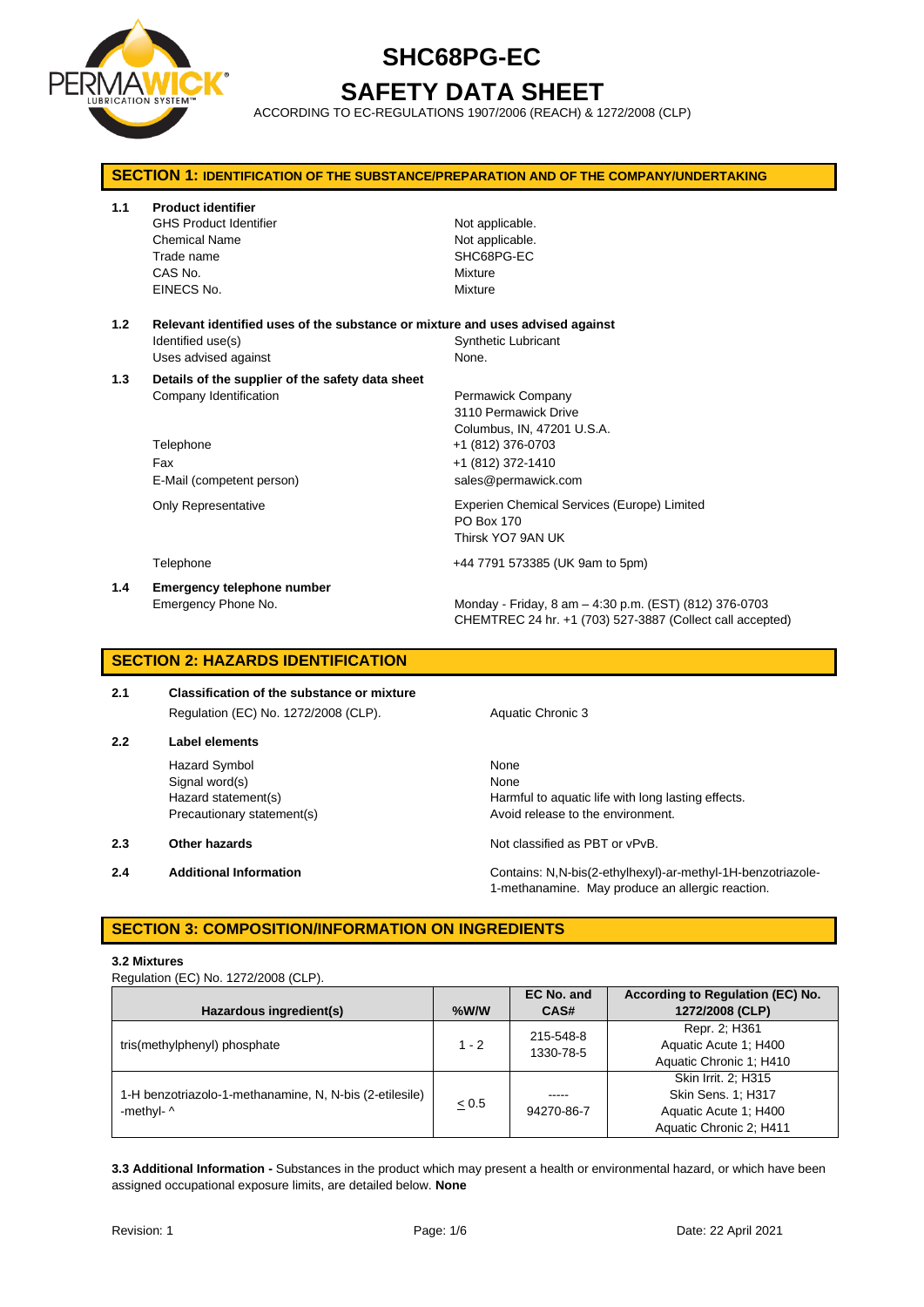

For full text of H/P phrases see section 16.

| <b>SECTION 4: FIRST AID MEASURES</b>          |                                                                               |                                                                                                             |  |
|-----------------------------------------------|-------------------------------------------------------------------------------|-------------------------------------------------------------------------------------------------------------|--|
|                                               |                                                                               |                                                                                                             |  |
| 4.1                                           | Description of first aid measures                                             |                                                                                                             |  |
|                                               | Inhalation                                                                    | Unlikely to be required but if necessary treat symptomatically.                                             |  |
|                                               | <b>Skin Contact</b>                                                           | Wash affected skin with soap and water.                                                                     |  |
|                                               | Eye Contact                                                                   | Eyes should be washed with plenty of water. If symptoms occur<br>obtain medical attention.                  |  |
|                                               | Ingestion                                                                     | Unlikely to be required but if necessary treat symptomatically.                                             |  |
| 4.2                                           | Most important symptoms and effects, both<br>acute and delayed                | None                                                                                                        |  |
| 4.3                                           | Indication of the immediate medical attention<br>and special treatment needed | None                                                                                                        |  |
|                                               |                                                                               |                                                                                                             |  |
|                                               | <b>SECTION 5: FIRE-FIGHTING MEASURES</b>                                      |                                                                                                             |  |
| 5.1                                           | <b>Extinguishing media</b>                                                    |                                                                                                             |  |
|                                               | -Suitable Extinguishing Media                                                 | Extinguish with waterspray, dry chemical, sand or carbon dioxide.                                           |  |
|                                               | -Unsuitable Extinguishing Media                                               | None anticipated.                                                                                           |  |
| 5.2                                           | Special hazards arising from the substance or<br>mixture                      | This product may give rise to hazardous fumes in a fire.                                                    |  |
| 5.3                                           | <b>Advice for fire-fighters</b>                                               | A self contained breathing apparatus and suitable protective<br>clothing should be worn in fire conditions. |  |
| <b>SECTION 6: ACCIDENTAL RELEASE MEASURES</b> |                                                                               |                                                                                                             |  |
| 6.1                                           | Personal precautions, protective equipment                                    | Avoid skin contact. Avoid contact with eves.                                                                |  |

|     | and emergency procedures                                |                                                                                                                                                    |
|-----|---------------------------------------------------------|----------------------------------------------------------------------------------------------------------------------------------------------------|
| 6.2 | <b>Environmental precautions</b>                        | Use appropriate container to avoid environmental contamination.                                                                                    |
| 6.3 | Methods and material for containment and<br>cleaning up | Contain and cover spilled substance with dry sand or earth or<br>other suitable dry material. Transfer to a container for disposal or<br>recovery. |
| 6.4 | Reference to other sections                             | None                                                                                                                                               |
| 6.5 | <b>Additional Information</b>                           | None.                                                                                                                                              |

| <b>SECTION 7: HANDLING AND STORAGE</b> |                                                                                                                                               |                                                        |  |  |
|----------------------------------------|-----------------------------------------------------------------------------------------------------------------------------------------------|--------------------------------------------------------|--|--|
| 7.1<br>7.2                             | Precautions for safe handling<br>Avoid skin contact. Avoid contact with eyes.<br>Conditions for safe storage, including any incompatibilities |                                                        |  |  |
|                                        | -Storage Temperature<br>-Incompatible materials                                                                                               | Store at room temperature.<br>Strong oxidising agents. |  |  |
| 7.3                                    | Specific end use(s)                                                                                                                           | <b>Synthetic Lubricant</b>                             |  |  |

### **SECTION 8: EXPOSURE CONTROLS/PERSONAL PROTECTION**

- **8.1 Control parameters**
- **8.1.1 Occupational Exposure Limits**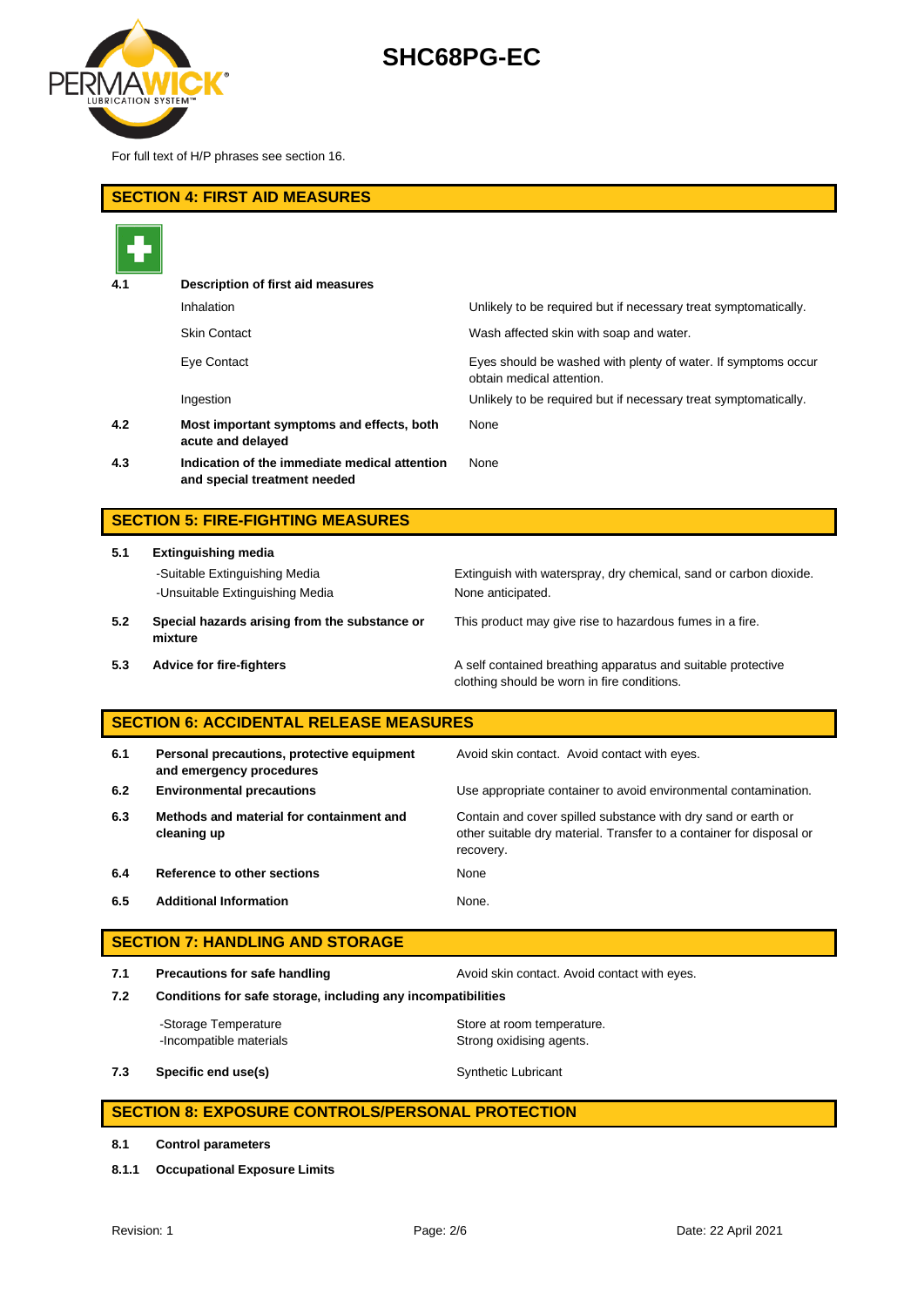| Revision: 1 | Page: 3/6 | Date: 22 April 2021 |
|-------------|-----------|---------------------|
|             |           |                     |

|       | Thermal hazards                                                                                                                                                                                                                                                                                                                                                                       | Not normally required.                                                                                                                                                                                                                                   |
|-------|---------------------------------------------------------------------------------------------------------------------------------------------------------------------------------------------------------------------------------------------------------------------------------------------------------------------------------------------------------------------------------------|----------------------------------------------------------------------------------------------------------------------------------------------------------------------------------------------------------------------------------------------------------|
| 8.2.3 | <b>Environmental Exposure Controls</b>                                                                                                                                                                                                                                                                                                                                                | Not normally required.                                                                                                                                                                                                                                   |
|       | <b>SECTION 9: PHYSICAL AND CHEMICAL PROPERTIES</b>                                                                                                                                                                                                                                                                                                                                    |                                                                                                                                                                                                                                                          |
| 9.1   | Information on basic physical and chemical properties<br>Appearance<br>Colour<br>Odour<br>Odour Threshold (ppm)<br>pH (Value)<br>Melting Point (°C) / Freezing Point (°C)<br>Boiling point/boiling range (°C):<br>Flash Point (°C)<br>Evaporation rate<br>Flammability (solid, gas)<br>Explosive limit ranges.<br>Vapour Pressure (mm Hg)<br>Vapour Density (Air=1)<br>Density (g/ml) | Viscous Gel<br>Transparent / Straw<br>Mild petroleum<br>Not available<br>Not available<br>Not available<br>Not determined.<br>230 - 280 [Open cup]<br>Not available<br>Not available<br>Not available<br>Not available<br>Not available<br>$0.84 - 0.89$ |
|       | Solubility (Water)<br>Solubility (Other)<br>Partition Coefficient (n-Octanol/water)<br>Auto Ignition Temperature (°C)<br>Decomposition Temperature (°C)<br>Viscosity (mPa.s) $(40^{\circ}C)$<br><b>Explosive properties</b><br>Oxidising properties                                                                                                                                   | Not available<br>Not available<br>Not available<br>Not available<br>Not available<br>$27 - 2,610$<br>Not explosive.<br>Not oxidising.                                                                                                                    |
| 9.2   | Other information                                                                                                                                                                                                                                                                                                                                                                     | Not available.                                                                                                                                                                                                                                           |

| 8.2.3 | <b>Environmental Exposure Controls</b> |  |
|-------|----------------------------------------|--|

Respiratory protection Not normally required.

Skin protection (Hand protection/ Other) Not normally required.



**8.2.2 Personal protection equipment**

**Limit value type** 

**SUBSTANCE. CAS No.**



# **SHC68PG-EC**

None known ----- ----- ----- ----- ----- -----

**LTEL (8 hr TWA mg/m³)**

**STEL (ppm)** **STEL** 

**(mg/m³) Note:**

**LTEL (8 hr TWA ppm)**

**(country of origin) SUBSTANCE. CAS No. Biological limit value Note:** None known ----- ----- ----- -----

**8.1.2 Recommended monitoring method Not available** 

Eye/face protection extensive spectacles.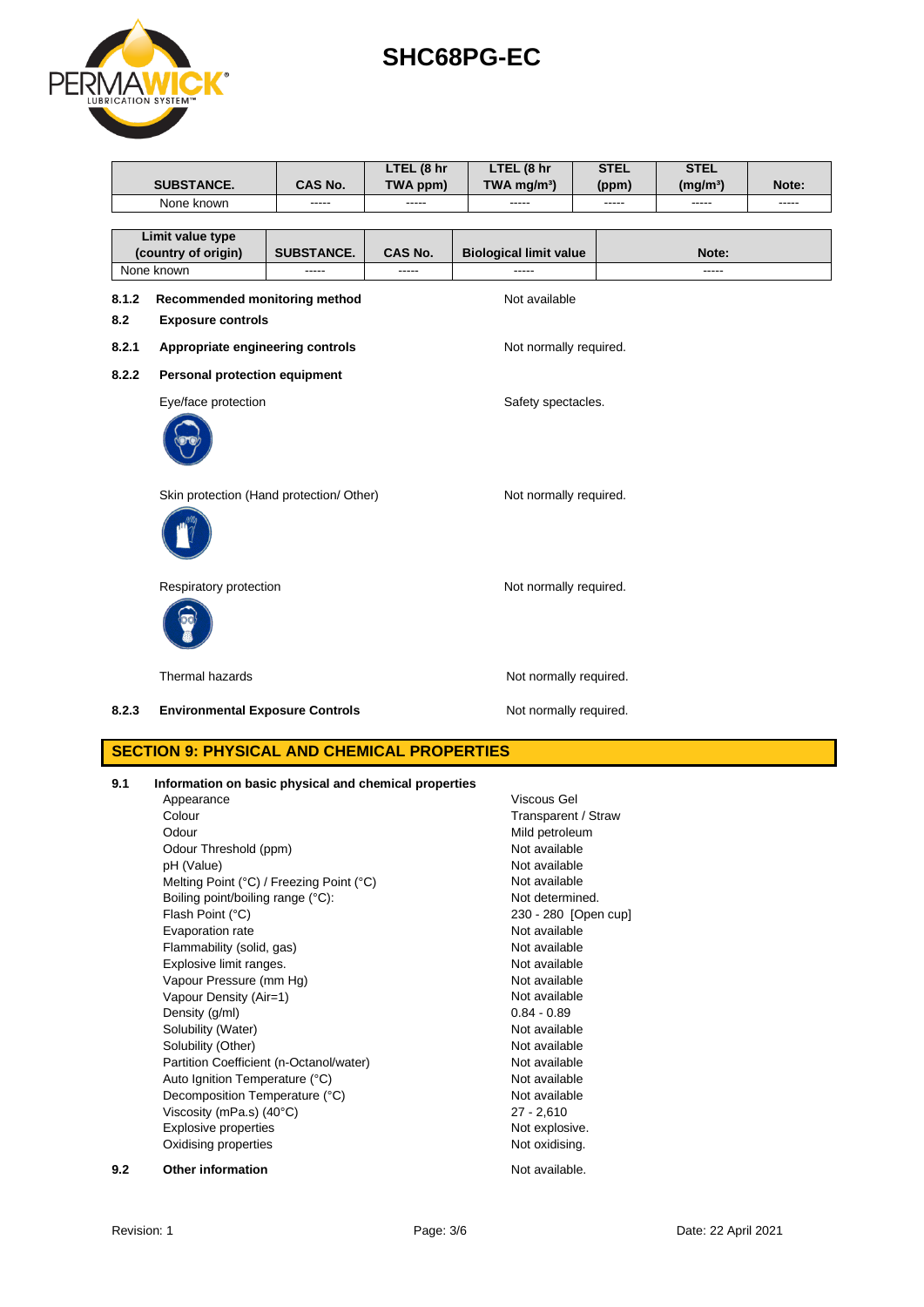

### **SECTION 10: STABILITY AND REACTIVITY**

- **10.1 Reactivity 10.1 Reactivity 10.1 Reactivity Stable under normal conditions.**
- **10.2 Chemical stability** Stable.
- **10.3 Possibility of hazardous reactions** None anticipated.
- **10.4 Conditions to avoid None**
- **10.5 Incompatible materials 10.5 Oxidizers**
- 10.6 **Hazardous Decomposition Product(s)** Carbon monoxide, Carbon dioxide

## **SECTION 11: TOXICOLOGICAL INFORMATION**

| 11.1 | Information on toxicological effects                                                                                                                                                                                                             |                                                                                                                                                                                                                      |
|------|--------------------------------------------------------------------------------------------------------------------------------------------------------------------------------------------------------------------------------------------------|----------------------------------------------------------------------------------------------------------------------------------------------------------------------------------------------------------------------|
|      | 11.1.1 Substances<br>Not applicable                                                                                                                                                                                                              |                                                                                                                                                                                                                      |
|      | 11.1.2 Mixtures - By analogy with similar materials:<br>Acute toxicity                                                                                                                                                                           | Oral: $>5000$ mg/kg<br>Dermal: >5000 mg/kg                                                                                                                                                                           |
|      | Skin corrosion/irritation<br>Serious eye damage/irritation                                                                                                                                                                                       | Unlikely to cause skin irritation.<br>Unlikely to cause eye irritation.                                                                                                                                              |
|      | Respiratory or skin sensitization                                                                                                                                                                                                                | Contains: N,N-bis(2-ethylhexyl)-ar-methyl-1H-benzotriazole-1-<br>methanamine. May produce an allergic reaction.                                                                                                      |
|      | Germ cell mutagenicity<br>Carcinogenicity<br>Reproductive toxicity<br>STOT - single exposure<br>STOT - repeated exposure<br>Aspiration hazard                                                                                                    | Not to be expected.<br>Not to be expected.<br>Not to be expected.<br>Not to be expected.<br>Not to be expected.<br>Not to be expected.                                                                               |
|      | 11.1.3 Substances in preparations / mixtures                                                                                                                                                                                                     |                                                                                                                                                                                                                      |
|      | tris(methylphenyl) phosphate (CAS No. 1330-78-5)<br>Acute toxicity                                                                                                                                                                               | Oral LD50 $>$ 20000 mg/kg (rat)<br>Inhalation LC50 > 11.1 mg/l (rat) 1hr<br>Dermal: LD50 = 3700 mg/kg (rabbit)                                                                                                       |
|      | Skin corrosion/irritation<br>Serious eye damage/irritation<br>Respiratory or skin sensitization<br>Germ cell mutagenicity<br>Carcinogenicity                                                                                                     | Slightly irritant (Skin)<br>Non-irritant to rabbit eyes<br>It is not a skin sensitiser<br>Negative<br>No data                                                                                                        |
|      | Reproductive toxicity                                                                                                                                                                                                                            | Positive. Suspected of damaging fertility or the unborn child.<br><b>Testicular Effects.</b><br>LOAEL = 20 mg/kg (Developmental)<br>$NOEL = 20$ mg/kg (Maternal)                                                     |
|      | STOT - single exposure<br>STOT - repeated exposure<br>Aspiration hazard                                                                                                                                                                          | Not to be expected.<br>Not to be expected. Oral: NOAEL = 1000 mg/kg (rat)<br>Not applicable                                                                                                                          |
|      | N,N-bis(2-ethylhexyl)-ar-methyl-1H-benzotriazole-1-methanamine (CAS No. 94270-86-7):                                                                                                                                                             |                                                                                                                                                                                                                      |
|      | Acute toxicity                                                                                                                                                                                                                                   | Ingestion: LD50 3313 mg/kg (rat)<br>Inhalation: No data<br>Dermal: LD50 > 2000 mg/kg (rat)                                                                                                                           |
|      | Skin corrosion/irritation<br>Serious eye damage/irritation<br>Respiratory or skin sensitization<br>Germ cell mutagenicity<br>Carcinogenicity<br>Reproductive toxicity<br>STOT - single exposure<br>STOT - repeated exposure<br>Aspiration hazard | May cause irritation.<br>May cause irritation.<br>May cause an allergic skin reaction.<br>Not to be expected.<br>Not to be expected.<br>Not to be expected.<br>Not to be expected.<br>Not to be expected.<br>No data |
| 11.2 | <b>Other information</b>                                                                                                                                                                                                                         | None known.                                                                                                                                                                                                          |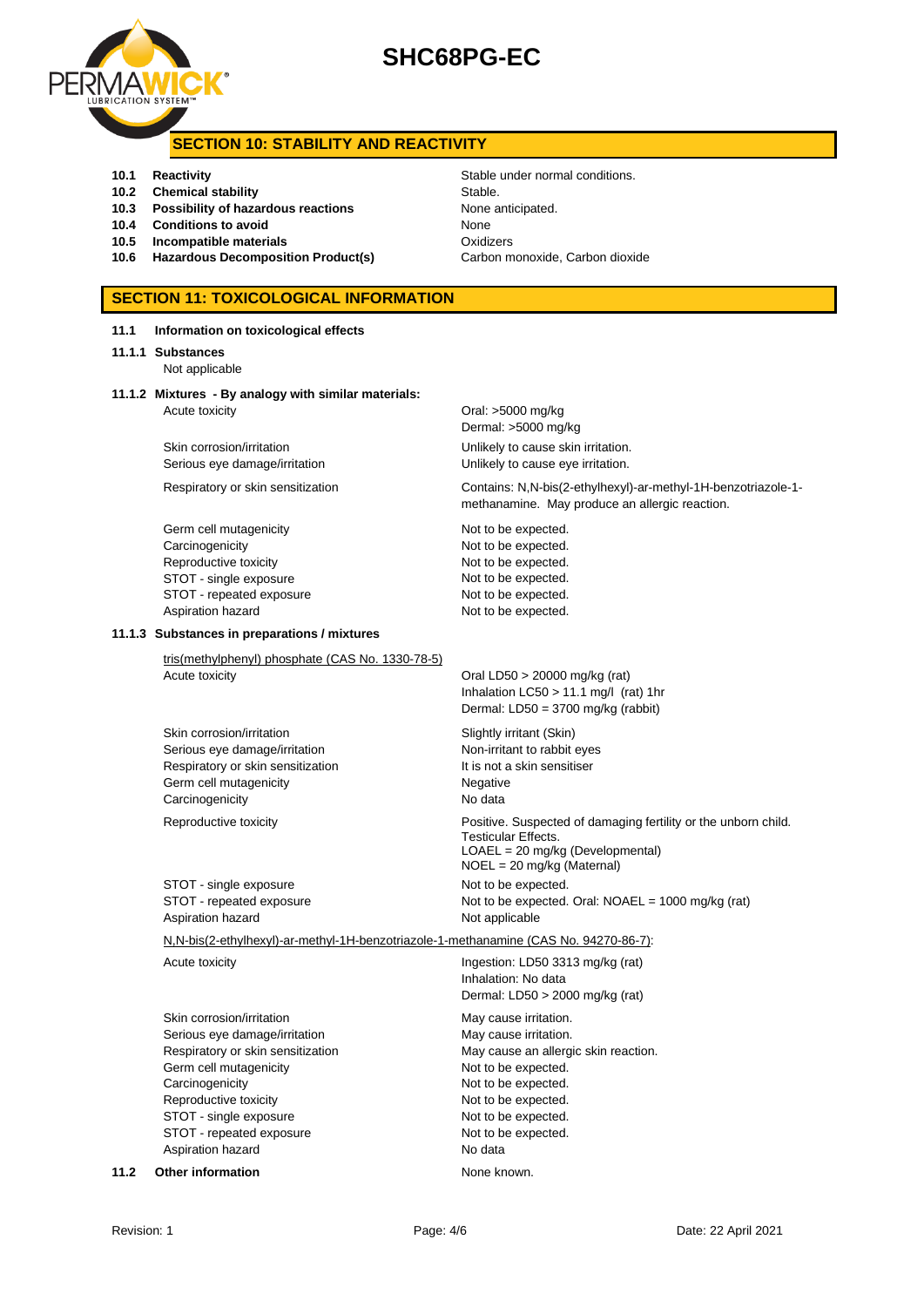

### **SECTION 12: ECOLOGICAL INFORMATION**

| 12.1                                       | Toxicity -<br>Substances in preparations / mixtures                                                                                                         |                                                                                                                                                                                                                                                                                                                                            |  |  |
|--------------------------------------------|-------------------------------------------------------------------------------------------------------------------------------------------------------------|--------------------------------------------------------------------------------------------------------------------------------------------------------------------------------------------------------------------------------------------------------------------------------------------------------------------------------------------|--|--|
|                                            | 1-H benzotriazole-1-methanamine, N,N-bis(2-ethylhexyl)-methyl- (CAS No.94270-86-7)                                                                          |                                                                                                                                                                                                                                                                                                                                            |  |  |
|                                            | <b>Acute toxicity</b>                                                                                                                                       | Fish: $LC50 = 1.3$ mg/l (96 hour) ( <i>Brachydanio rerio</i> )<br>Aquatic invertebrates: $EC50 = 2.05$ mg/l (48 hour) (D. magna)<br>Algae: EL50 = 0.976 mg/l (72 hour) (Desmodesmus subspicatus)                                                                                                                                           |  |  |
|                                            | <b>Long Term Toxicity</b>                                                                                                                                   | Algae: $EC10 = 0.586$ mg/l (72 hour) (Desmodesmus subspicatus)                                                                                                                                                                                                                                                                             |  |  |
|                                            | tris(methylphenyl) phosphate (CAS No. 1330-78-5)                                                                                                            |                                                                                                                                                                                                                                                                                                                                            |  |  |
|                                            | <b>Acute toxicity</b><br><b>Long Term</b>                                                                                                                   | Fish LC50 = $0.06$ mg/l (96 hour) ( <i>Rainbow trout</i> )<br>Fish LC50 = 44.8 mg/l (96 hour) (Fathead minnow)<br>Aquatic invertebrates: $EC50 = 146$ µg/l (48 hour) (D. magna)<br>Algae EL50 > 2500 µg/l (72 hour) / (96 hour) (S. capricornutum)<br>Aquatic invertebrates: $NOEC = 0.011 - 0.019$ mg/l (Survival) (G.<br>pseudolimnaeus) |  |  |
| 12.2<br>12.3<br>12.4<br>12.5<br>12.6       | Persistence and degradability<br><b>Bioaccumulative potential</b><br>Mobility in soil<br><b>Results of PBT and vPvB assessment</b><br>Other adverse effects | Not available<br>Not available<br>No data<br>Not classified as PBT or vPvB.<br>None known.                                                                                                                                                                                                                                                 |  |  |
| <b>SECTION 13: DISPOSAL CONSIDERATIONS</b> |                                                                                                                                                             |                                                                                                                                                                                                                                                                                                                                            |  |  |
| 13.1                                       | Waste treatment methods                                                                                                                                     | Disposal should be in accordance with local, state or national<br>legislation. Consult an accredited waste disposal contractor or the                                                                                                                                                                                                      |  |  |

#### **13.2 Additional Information None known.**

local authority for advice.

### **SECTION 14: TRANSPORT INFORMATION**

|                              | Land transport<br>(ADR/RID) | Sea transport<br>(IMDG)                    | Air transport<br>(ICAO/IATA) |
|------------------------------|-----------------------------|--------------------------------------------|------------------------------|
| UN number                    |                             |                                            |                              |
| <b>Proper Shipping Name</b>  |                             | Not classified as dangerous for transport. |                              |
| Transport hazard class(es)   |                             |                                            |                              |
| Packing group                |                             |                                            |                              |
| <b>Environmental hazards</b> |                             |                                            |                              |
| Special precautions for user |                             |                                            |                              |

**Transport in bulk according to Annex II of MARPOL73/78 and the IBC Code:** Not applicable

#### **SECTION 15: REGULATORY INFORMATION**

#### **15.1 Safety, health and environmental regulations/legislation specific for the substance or mixture:**

| 15.1.1 | <b>EU</b> regulations                                                       | Listed           |
|--------|-----------------------------------------------------------------------------|------------------|
|        | Regulation (EC) 2037/2000 - Dangerous to the ozone layer.                   | No.              |
|        | Regulation (EC) 850/2004 - Persistent Organic Pollutants                    | No.              |
|        | Regulation (EC) 689/2008 - Export/Import of Dangerous Chemicals             | No.              |
|        | Regulation (EC) 1907/2006 - REACH Authorisations and/or restrictions on use | No.              |
| 15.1.2 | <b>National regulations</b>                                                 | Not established. |
| 15.2   | <b>Chemical Safety Assessment</b>                                           | Not applicable   |
|        |                                                                             |                  |

### **SECTION 16: OTHER INFORMATION**

**The following sections contain revisions or new statements:** 2, 3, 11, and 16.